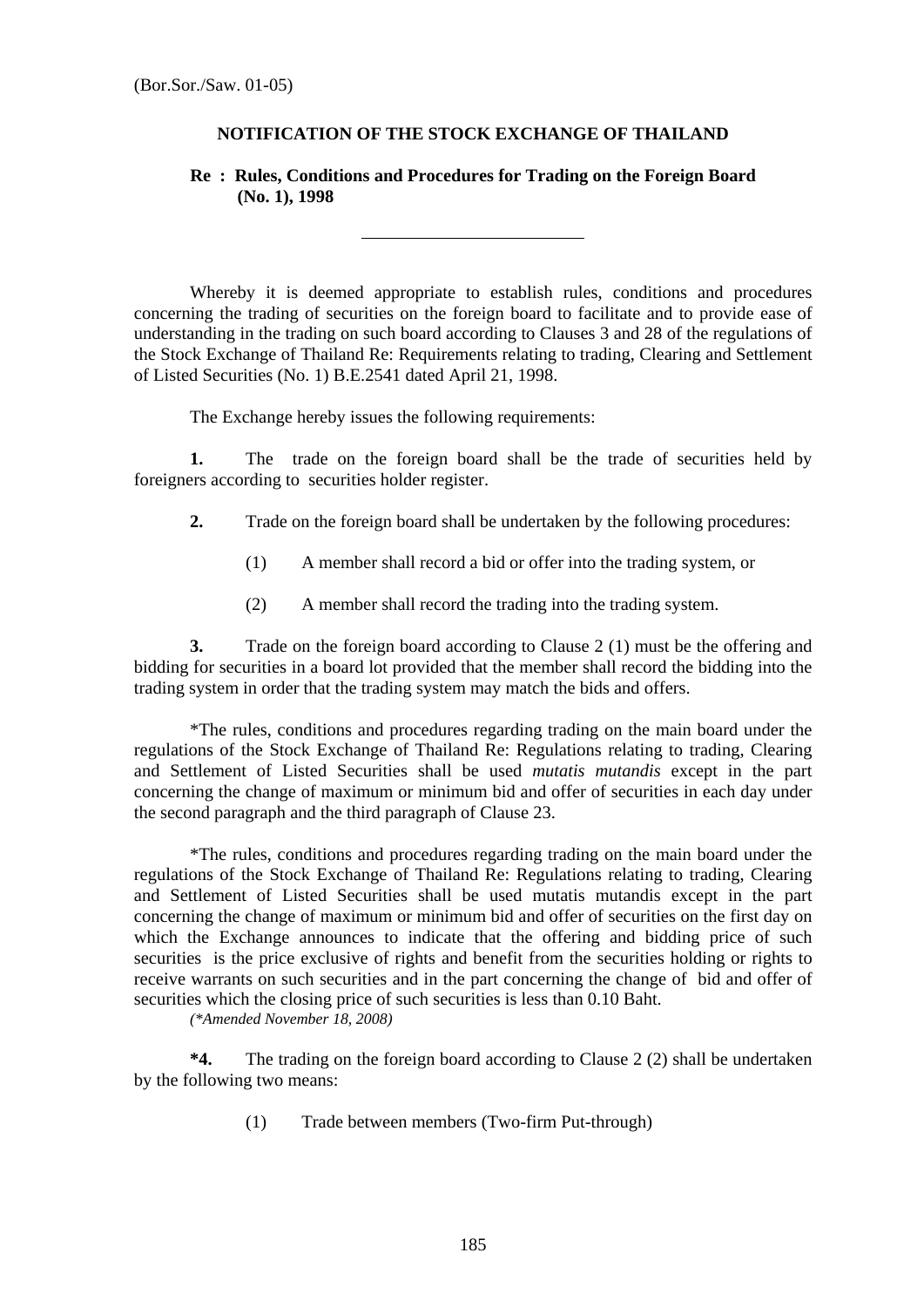(2) Trade whereby purchasing member and selling member are the same

person

The rules, conditions and procedures concerning trading on the big lot board under the Notification of the Stock Exchange of Thailand Re: Rules, Conditions and Procedures for Trading on the big lot board shall be used *mutatis mutandis*, except in the section pertaining to quantity or value of the trading and the type of trading on the big lot board , the change in the maximum or minimum bid and offer price of securities on each day and submission a report on the trading data to the Exchange.

.*(\*Amended July 21 , 2008.)* 

\*\*The rules concerning trading on the change in the maximum or minimum bid and offer price of securities on the first day trading under the Regulation of the Stock Exchange of Thailand Re: Trading, Clearing and Settlement of Securities in the Exchange shall be used.

*(\*\*Added January 23, 2009.)* 

**\*4/1.** The bid or offer price of securities in each day may be increased at the maximum or decreased at the minimum not more than 60 per cent of the closing price of the preceding trading day of such securities on the main board.

*(\*Added January 23, 2009.)* 

**\*4/2.** If any securities are traded on the first day when the Exchange posts the sign showing that the bid or offer price of such securities is the price exclusive of the rights and benefits arising from such securities holding, such bid or offer price can be increased at the maximum or decreased at the minimum of no more than 60 per cent of the closing price of the preceding trading day of such securities on the main board less the rights and benefits arising from such securities holding, except in the case of the bid or offer price of securities under the second paragraph.

 In the case where the sign is posted showing that the bid or offer price of the securities is the price exclusive of the rights to obtain warrants on such securities rendered the right to purchase such securities within two months but not more than ten years from the issuing date, such bid or offer price can be increased at the maximum or decreased at the minimum of no more than 60 per cent of the closing price on the preceding trading day of such securities on the main board..

*(\*Added January 23, 2009.)* 

 **\*4/3.** In the case of the closing price on the preceding trading day of securities on the main board is less than 0.10 Baht, the bid or offer price of such securities on the foreign board may be increased to the maximum or decreased to the minimum of no more than one time of the closing price of such securities.

*(\*Added January 23, 2009.)* 

**5.** The term "lot" under Clauses 3 and 4 means the lot which is used for the trading of securities in the board lot and must be equal to that used in trading on the main board under the Notification of the Stock Exchange of Thailand Re: Rules, Conditions and Procedures for Trading on the Main Board.

**6.** In the case of trading of securities held by foreigners according to the register of securities holders and which is classed as big lot trading under the Notification of the Stock Exchange of Thailand Re: Rules, Conditions and Procedures for Trading on the Big Lot Board, members shall undertake their trading of such securities on the big lot board.